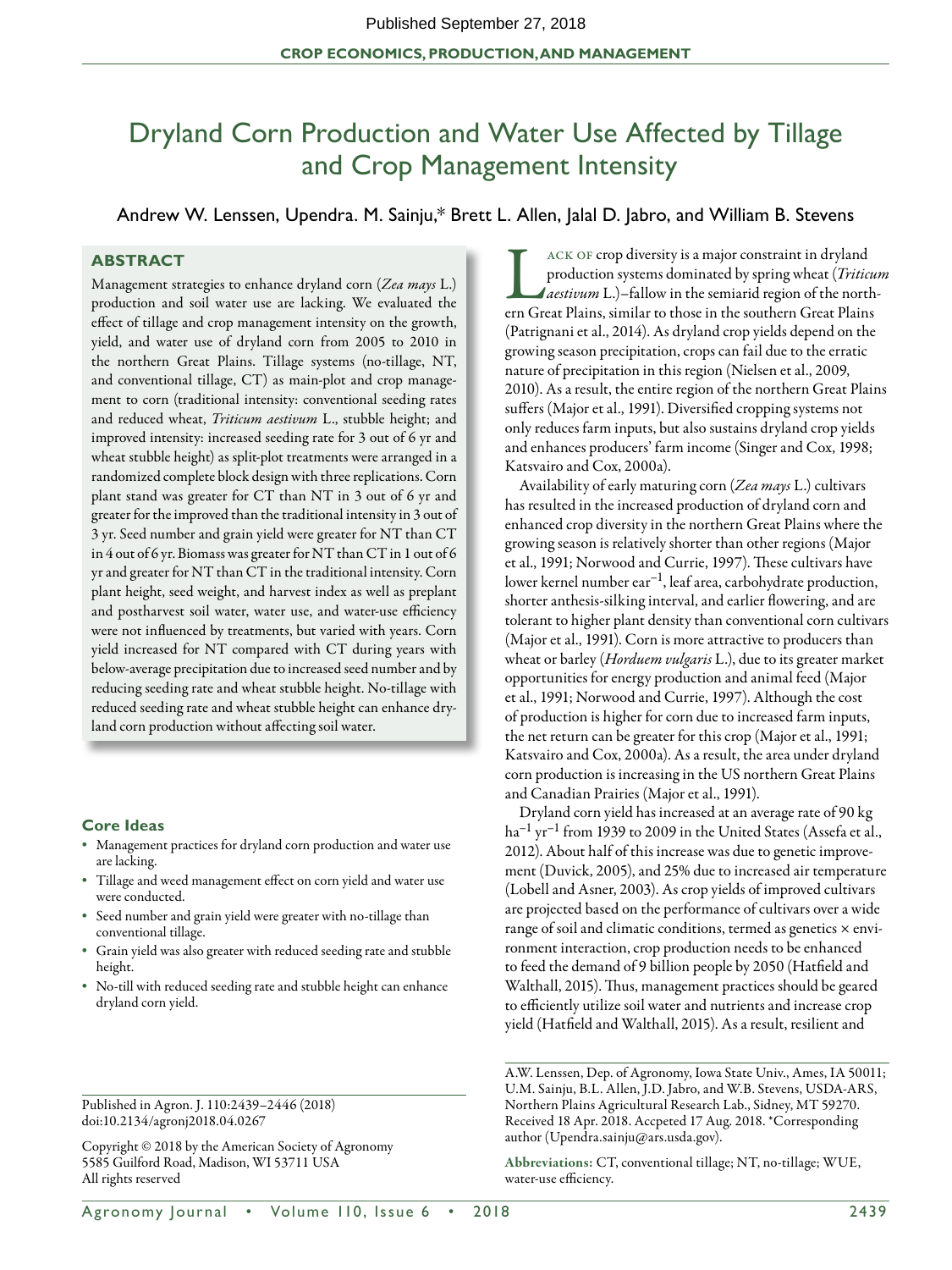sustainable crop production can be achieved in a changing climate. Management strategies to enhance dryland corn production and efficient soil water use, however, are lacking.

The effect of tillage on corn yield has been variable. Some researchers (Katsvairo and Cox, 2000b; Vetsch et al., 2006; West et al., 1996; Pantoja et al., 2015) have documented that corn yield was lower with conventional tillage (CT) than no-tillage (NT) in Iowa, Maryland, and Illinois, but others (Meyer-Aurich et al., 2006) observed that tillage had no effect on corn grain yield in western Canada. Several researchers (Norwood, 2000; Norwood and Currie, 1997) found that NT increased dryland corn yield by 25% and net returns by 69% compared with CT in Kansas. In a meta-analysis on the effect of tillage on corn yield, DeFelice et al. (2006) found that corn yield was greater with NT than CT in the southern and western United States, similar in the central United States, and lower in the northern United States and Canada, but overall US national average yield was not different between NT and CT. They also reported that corn yield was greater with NT than CT in moderate- to well-drained soils, but slightly lower in poorly drained soils. Still others (Vetsch and Randall, 2002; Lund et al., 1993) reported that corn yield was lower with NT than CT in continuous corn, but the yield was not affected by tillage in the corn–soybean rotation. Delayed germination and emergence of seeds due to lower soil temperature and greater water content can reduce irrigated corn yield as a result of late vegetative growth, time of silking, and flowering with NT compared with CT (DeFelice et al., 2006). In contrast, increased soil water conservation and root growth can enhance dryland corn yield and water use with NT compared with CT (DeFelice et al., 2006). Because of reduced input costs, increased conservation of soil resources through reduced soil erosion, greater soil C sequestration, and similar corn yield compared with CT, NT corn production has been increasing in the United States since 1980 (DeFelice et al., 2006).

Crop yields can also be enhanced using improved crop management intensity, such as increasing seeding rates, changing row spacing, altering planting and harvest dates, and using banded N fertilization, which suppress weeds due to increased competition with crops for water and nutrients and altered timing of growth for hosts and pests (Lenssen et al., 2014a, 2014b). Increased seeding rate increases weed and crop competition, banded fertilization limits nutrient availability to weeds, delayed planting after late application of preplant herbicide kills weed seedlings, and taller stubble increases soil water content by catching more snow and reduces light penetration into the soil, thereby reducing weed germination (Strydhorst et al., 2008; Nichols et al., 2015). Some researchers (Entz et al., 2002; Anderson, 2005; Strydhorst et al., 2008) reported that increased crop seeding rate, banded fertilization, delayed planting and harvest dates increased retention of crop residue at the soil surface, and inclusion of forages in the crop rotation reduced weed growth compared with conventional seeding rates, normal planting and harvest dates, broadcast fertilization, reduced residue retention, and monocropping. While irrigated corn yield is maximized at a planting density of 80,000 to 90,000 plants ha<sup>-1</sup> (Coulter et al., 2011; Woli et al., 2014; Assefa et al., 2016), lower planting density (<30,000 plants  $ha^{-1}$ ) is required to increase dryland corn yield due to limited availability of soil water (Major et al., 1991; Allen, 2012).

Although information on the effects of individual management practice on corn production is available, there is a lack of literature on the combination of tillage and crop management intensity on corn yield and soil water use. We evaluated the effect of tillage system (NT and CT) and crop management intensity (traditional and improved) on dryland corn growth, yield, and water use in a spring wheat–forage barley–corn–pea (*Pisum sativum* L.) rotation from 2005 to 2010 in the semiarid region of the northern Great Plains. Our objectives were to: (i) examine how different tillage systems and crop management intensity affect corn growth, seed characteristics, grain and biomass yields, and soil water use in dryland crop rotation; and (ii) determine novel management strategies that optimize soil water use and enhance corn production. We hypothesized that NT with the improved crop management intensity would enhance soil water use and corn growth and yield compared to CT with the traditional management intensity.

# **MATERIALS AND METHODS**

## **Study Site**

The study site was located 8 km northwest of Sidney, MT, USA (47°46´ N, 104°16´ W; altitude 690 m). Soil at the site was mapped as a Williams loam (fine-loamy, mixed, superactive, frigid Typic Argiustolls) formed in glacial till plains and moraines, with  $350$  g kg<sup>-1</sup> sand,  $325$  g kg<sup>-1</sup> silt,  $325$  g kg<sup>-1</sup> clay, 6.1 pH,  $18$  g kg<sup>-1</sup> organic matter and  $12 \text{ mg}\,\text{kg}^{-1}$  Olsen P. Long-term mean annual precipitation at the site is 357 mm, with 76% occurring from May to October (corn growing season). Average monthly air temperature ranges from −8°C in January to 23°C in July and August. Prior to the initiation of the study, the site had been in a spring wheat–summer fallow rotation under CT for several decades.

# **Treatments**

The long-term dryland field study was initiated in 2004 comparing two tillage systems and two crop management intensities for corn in a spring wheat–forage barley–corn–pea rotation. The experimental design was a randomized complete block in a splitplot arrangement with three replications. Tillage system (CT and NT) was the main-plot treatment and the crop management intensity (traditional and improved) was the split-plot treatment. Plots in NT were left undisturbed, except for applying fertilizers and planting crops in rows. Plots in CT were tilled one to two times a year to a depth of 7 to 8 cm for seedbed preparation and weed control with a field cultivator equipped with C-shanks and 45-cm wide sweeps and coil-tooth spring harrows with 60-cm bars. In the crop rotation, each phase of the rotation was present in every year and phase followed the order: spring wheat, forage barley, corn, and pea. Traditional and improved crop management intensities for corn included conventional and increased seed rates from 2005 to 2007. For spring wheat, pea, and forage barley in the rotation, a detail description of the crop management intensity is shown in Table 1. The split plot size was  $12.2 \times$ 12.2 m and the main plot size  $219.6 \times 12.2$  m.

## **Crop Management**

At planting in May 2004–2010, P fertilizer as monoammonium phosphate (11% N, 23% P) at 24 kg P ha<sup>-1</sup> and K fertilizer as muriate of potash (52% K) at  $48 \text{ kg K}$  ha<sup>-1</sup> were banded to all crops to a depth of 5 cm below and 5 cm away from seeds. At the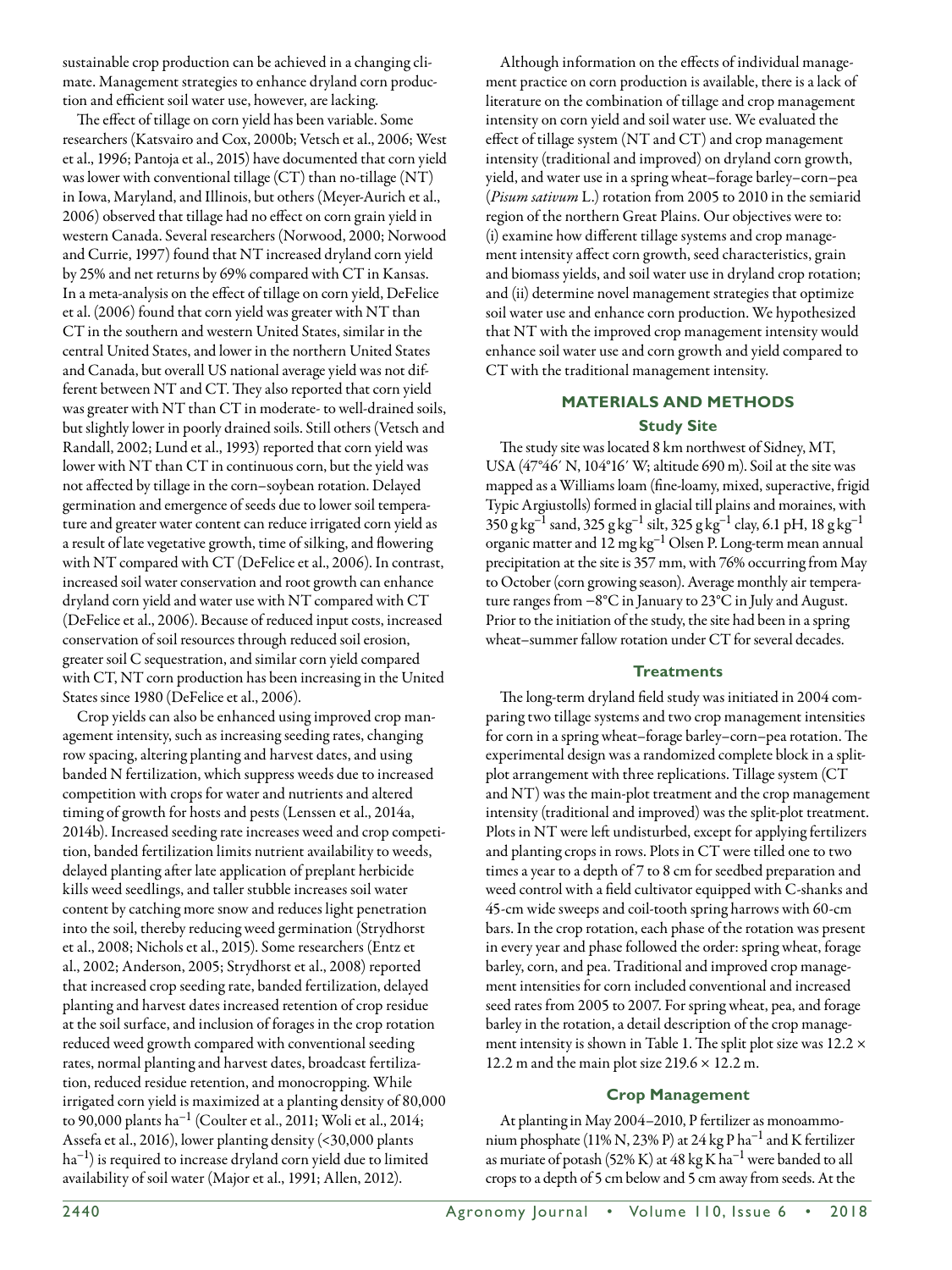|  |  | Table 1. Description of crop management intensities used for crops in the rotation. |
|--|--|-------------------------------------------------------------------------------------|
|  |  |                                                                                     |

| Crop                 | Crop management intensity | Seeding rate                                | N fertilization method | Planting date | Stubble height |
|----------------------|---------------------------|---------------------------------------------|------------------------|---------------|----------------|
|                      |                           | Million $ha^{-1}$                           |                        |               | cm             |
| Spring wheat         | Traditional               | 2.23                                        | <b>Broadcast</b>       | Early April   | 20             |
|                      | Improved                  | 2.98                                        | Banded                 | Early May     | 30             |
| Pea                  | Traditional               | 0.60                                        | Banded <sup>+</sup>    | Early April   |                |
|                      | Improved                  | 0.92                                        | Banded                 | Early April   |                |
| Forage barley        | Traditional               | 2.23                                        | <b>Broadcast</b>       | Early April   |                |
|                      | Improved                  | 2.98                                        | Banded                 | Early April   |                |
| Corn                 | Traditional               | $0.037$ <sup>+</sup> , $0.025$ <sup>+</sup> | <b>Broadcast</b>       | Early May     | 20             |
| $\sim$ $\sim$ $\sim$ | Improved<br>----          | $0.048$ <sup>+</sup> , $0.025$ <sup>+</sup> | <b>Broadcast</b>       | Early May     | 20             |

† Seeding rate from 2005 to 2007.

‡ Seeding rate from 2008 to 2010.

same time, N fertilizer as urea  $(46\% N)$  and monoammonium phosphate were applied at recommended N rates of 101, 67, and 78  $kg$  N ha $^{-1}$  to spring wheat, forage barley, and corn, respectively. Pea received N fertilizer at 6 kg N ha<sup>-1</sup> from monoammonium phosphate. Nitrogen fertilization rate for each nonlegume crop was adjusted by deducting soil  $NO<sub>3</sub>–N$  content in samples to a depth of 60 cm collected after crop harvest in the autumn of the previous year from recommended N rates. This was done to avoid excessive application of N fertilizers. Nitrogen fertilizer was either broadcast in the traditional crop management intensity or banded in the improved intensity to spring wheat and forage barley, but was banded to pea and broadcast to corn in both intensities (Table 1). Dry pea (cv. Majoret) and forage barley (cv. Haybet) were planted in early April and spring wheat (cv. Reeder) in early April to early May, 2004 to 2010, with a 3.1 m wide no-till drill at a row spacing of 20.3 cm. The drill was equipped with double-shoot Barton disk openers for low disturbance planting and single-pass seeding and fertilization. Corn (cv. Pioneer hybrids 39T67-RR from 2004–2008 and 39D95-RR from 2009–2010) was planted using a John Deere 1700 MaxEmergePlus planter (Deere and Company, Moline, IL) in early May at a spacing of 60 cm. Corn seeding rates differed between two crop management intensities from 2005 to 2007, but were at lower rates that were similar between intensities from 2008 to 2010 (Table 1). Immediately following planting, pea and barley plots were land rolled to push rocks back into soil and protect equipment used for pesticide applications and crop harvest (Saskatchewan Pulse Growers, 2018). The roller weighed 2415 kg and consisted of a 1.1 m diameter  $\times$  3.1 m width metal cylinder attached to a carriage frame.

Forage barley, spring wheat, and corn seeds were treated with labeled fungicides. Damage from arthropods or foliar diseases was not observed, precluding the need for insecticide or foliar fungicide applications. Plots in NT received a preplant application of glyphosate (*N*-[phosphonomethyl] glycine) at 3.36 kg a.i. ha<sup>-1</sup> to control early emerging weeds. As corn was resistant to glyphosate, the herbicide was also used at the same rate as above to control weeds at corn leaf 6 to leaf 7 growth stages (Abendroth et al., 2011). Herbicide applications for spring wheat, forage barley, and pea were done with labeled compounds and rates that were previously described (Lenssen et al., 2014a, 2014b). Postharvest residual weeds in spring wheat, forage barley, and pea were treated with tank-mixed glyphosate  $(3.36 \text{ kg a.i.} \text{ ha}^{-1})$  and dicamba  $(3, 6$ -dichloro-2-methoxybenzoic acid) at  $0.28 \text{ kg a.i.} \text{ ha}^{-1}$ .

Stand count of corn was determined at the one-to-two leaf stage by counting plants in four 3-m rows in each plot. Shortly before harvest in October 2004–2010, plant height was determined on 10 plants per plot using a meter stick (Allen, 2012). Corn biomass and yield component samples including ear number, seed number, and seed weight were obtained from 10 plants at maturity (Doberman, 2005). All ears were hand-picked, placed in a paper bag, and shelled by hand. Seeds were dried in the oven at 55°C for 3 d, weighed, and counted. Corn biomass samples were dried in a forced air oven at 55°C for 3 d and weighed. Grain yield was determined by hand harvesting ears from an area of  $10.2 \times 3.6$  m (Bartel et al., 2017). Grains were shelled from ears, air-dried, cleaned, and weighed. A sample of the grain was oven-dried at 55°C for 3 d to determine dry matter yield, from which grain yield was calculated on an ovendried basis. Harvest index was calculated by dividing grain yield by aboveground crop biomass. After measuring grain yield, the remainder of the grain was harvested with a self-propelled combine and crop residue was returned to the soil. Spring wheat and pea were harvested using a plot combine as described in Lenssen et al. (2014b) and forage barley was harvested by swathing and bailing (Lenssen et al., 2014a).

Soil water content at 23-, 46-, 61-, 91-, and 122-cm depths was determined by a calibrated neutron attenuation probe before planting and after harvest (Chanasyk and Naeth, 1996). Total water content at 0 to 122 cm was calculated by adding contents from individual depths. Corn water use was calculated by deducting postharvest soil water content at 0 to 122 cm from the sum of preplant soil water content at 0 to 122 cm and the growing season precipitation, assuming water lost through runoff and deep percolation are negligible (Farahani et al., 1998). Water-use efficiency (WUE) was calculated by dividing corn grain yield by water use (Farahani et al., 1998).

#### **Analysis of Data**

Data were analyzed using the MIXED procedure of SAS (Littell et al., 2006). Tillage was considered as the main-plot treatment and crop management intensity as the split-plot treatment. Fixed effects were tillage, crop management intensity, year, and their interactions. Random effects were replication and the replication  $\times$  tillage interaction. Data for harvest index were transformed to square root values for variance normalization before analysis and back-transformed for presentation of the result. Mean separations were done using the least square means test (Littell et al., 2006) when treatments and interactions were significant. Differences among treatments and interactions were considered significant at  $P \le 0.05$ . Data from 2004 were not included in the analysis as it was considered a crop establishment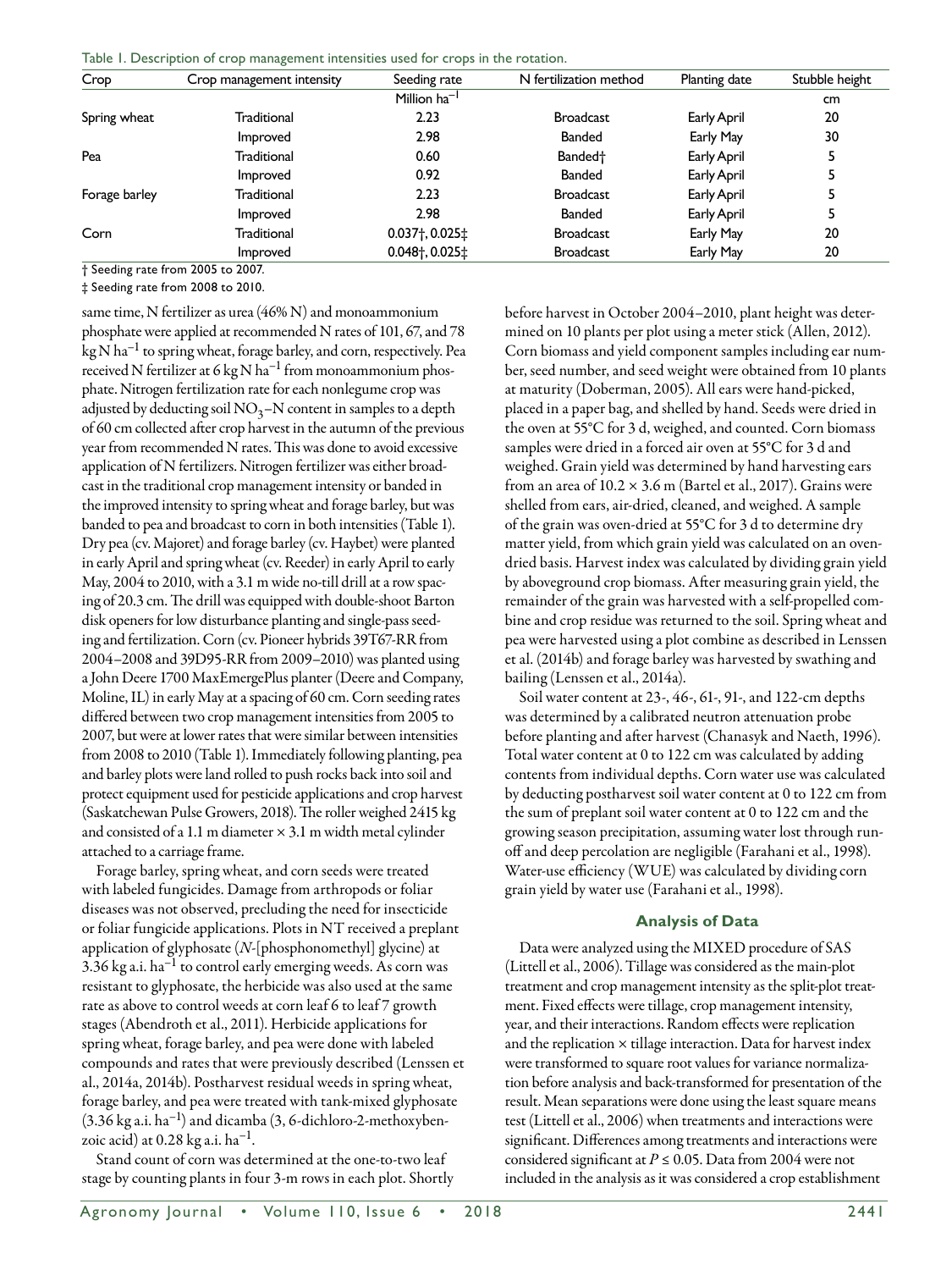|                    | Table 2. Monthly mean air temperature and total precipitation during the corn growing season (May–October) from 2005 to 2010 at the |  |  |  |  |
|--------------------|-------------------------------------------------------------------------------------------------------------------------------------|--|--|--|--|
| experimental site. |                                                                                                                                     |  |  |  |  |

| Month            | 2005              | 2006 | 2007 | 2008                | 2009 | 2010 | 68-yr avg. |  |  |  |
|------------------|-------------------|------|------|---------------------|------|------|------------|--|--|--|
|                  |                   |      |      | Air temperature, °C |      |      |            |  |  |  |
| May              | 10.9              | 13.7 | 13.0 | 12.2                | 11.9 | 10.3 | 13.3       |  |  |  |
| June             | 17.7              | 18.2 | 18.6 | 16.3                | 16.5 | 17.0 | 18.1       |  |  |  |
| July             | 21.6              | 24.1 | 24.7 | 22.0                | 18.8 | 20.1 | 21.2       |  |  |  |
| August           | 19.8              | 21.3 | 20.3 | 21.2                | 18.6 | 20.2 | 20.4       |  |  |  |
| September        | 15.7              | 13.3 | 14.5 | 14.5                | 8.1  | 12.8 | 14.2       |  |  |  |
| October          | 7.1               | 3.6  | 8.0  | 4.5                 | 7.1  | 7.3  | 7.8        |  |  |  |
|                  | Precipitation, mm |      |      |                     |      |      |            |  |  |  |
| May              | 83                | 44   | 128  | 28                  | 8    | 142  | 50         |  |  |  |
| June             | 115               | 55   | 49   | 32                  | 56   | 71   | 72         |  |  |  |
| July             | 36                | 30   | 21   | 32                  | 70   | 51   | 54         |  |  |  |
| August           | 9                 | 36   | 8    | 23                  | 38   | 56   | 37         |  |  |  |
| September        | $\mathbf{2}$      | 67   | 9    | 22                  | 13   | 20   | 34         |  |  |  |
| October          | 26                | 10   | 9    | 24                  | 17   | 17   | 25         |  |  |  |
| May-October      | 281               | 242  | 234  | 161                 | 202  | 357  | 272        |  |  |  |
| January-December | 324               | 339  | 280  | 189                 | 282  | 415  | 357        |  |  |  |

#### Table 3. Analysis of variance for corn growth, yield, and water use.

|                                  | Stand     | Plant     | Ear       | Seed      | Seed                                                        | <b>Biomass</b>      | Grain     |           |         | Harvest Pre-plant Post-harvest | Water     |                                        |
|----------------------------------|-----------|-----------|-----------|-----------|-------------------------------------------------------------|---------------------|-----------|-----------|---------|--------------------------------|-----------|----------------------------------------|
| Parameter                        | count     | height    | no.       | no.       | weight                                                      | yield               | yield     | index     | water   | water                          | use       | WUE†                                   |
|                                  | $no. m-2$ | cm        |           |           | no. $m^{-2}$ no. ear <sup>-1</sup> mg seed <sup>-1</sup> —— | kg ha <sup>-1</sup> |           |           |         | mm-                            |           | $kg$ ha <sup>-1</sup> mm <sup>-1</sup> |
| Tillage (T)                      | NS        | NS        | <b>NS</b> | *         | NS                                                          | <b>NS</b>           | *         | <b>NS</b> | NS      | NS.                            | NS.       | <b>NS</b>                              |
| Crop management<br>intensity (M) | **        | NS        | <b>NS</b> | <b>NS</b> | NS                                                          | NS                  | *         | NS.       | NS      | NS.                            | NS.       | <b>NS</b>                              |
| <b>T</b> × M                     | NS        | <b>NS</b> | <b>NS</b> | <b>NS</b> | <b>NS</b>                                                   | *                   | NS        | <b>NS</b> | NS      | NS.                            | NS.       | <b>NS</b>                              |
| Year (Y)                         | **        | $**$      | $**$      | $**$      | $**$                                                        | $*\)**$             | $**$      | $**$      | $*\)**$ | **                             | **        | $**$                                   |
| <b>TxY</b>                       | **        | <b>NS</b> | <b>NS</b> | *         | NS                                                          | ∗∗                  | $*\ast$   | <b>NS</b> | NS      | NS.                            | NS.       | <b>NS</b>                              |
| $M \times Y$                     | **        | <b>NS</b> | <b>NS</b> | <b>NS</b> | <b>NS</b>                                                   | <b>NS</b>           | NS        | <b>NS</b> | NS      | NS.                            | NS.       | <b>NS</b>                              |
| $T \times M \times Y$            | NS        | <b>NS</b> | <b>NS</b> | <b>NS</b> | <b>NS</b>                                                   | <b>NS</b>           | <b>NS</b> | <b>NS</b> | NS      | <b>NS</b>                      | <b>NS</b> | <b>NS</b>                              |

\* Significant at *P* ≤ 0.05.

\*\* Significant at *P* ≤ 0.01.

\*\*\* Significant at *P* ≤ 0.001; NS, not significant.

† Water-use efficiency.

year. Because seed rates for corn were different from 2005 to 2007, but similar from 2008 to 2010 in traditional and improved crop management intensities, crop management intensities were considered similar from 2008 to 2010 for data analysis.

# **RESULTS AND DISCUSSION**

#### **Climate**

Monthly total precipitation and average air temperature varied from 2005 to 2010 (Table 2). Annual precipitation ranged from 189 mm (2008) to 415 mm (2010), with a 68-yr average of 357 mm. The growing season (May–October) precipitation accounted for 76% of the total annual precipitation and was lower in 2008 (161 mm) and higher in 2010 (357 mm) than other years. Above-average precipitation occurred in May and June 2005 and May 2007 and 2010. In contrast, below-average precipitation occurred in August 2007, May to September 2008, and May 2009. Monthly average air temperature varied less than precipitation. Notable exceptions, however, included July 2006 and 2007 when air temperature was above the average and May to July 2009 when temperature was below the average. For all years except 2006, air temperature in May was lower than the 68-yr average.

## **Corn Stand Count and Plant Height**

Corn stand count varied with crop management intensities and years, with significant interactions for tillage  $\times$  year and crop management intensity × year (Table 3). Averaged across crop management intensities, stand count was lower for NT than CT from 2007 to 2009 (Table 4). Averaged across tillage systems, stand count was greater for the improved than the traditional crop management intensity from 2005 to 2007 (Table 5). Averaged across tillage practices and years, stand count was 17% greater for the improved than the traditional intensity (Table 6). Averaged across treatments, stand count was greater in 2005 than other years. Corn plant height was not affected by treatments and their interactions, but varied among years (Table 3). Averaged across treatments, corn was 20 to 100 cm taller in 2005 than other years (Table 6).

The lower corn stand count for NT than CT from 2007 to 2009 (Table 4) was likely a result of reduced soil temperature due to increased water conservation from undisturbed condition and residue accumulation at the soil surface in years with below-average growing season (May–October) precipitation. The growing season precipitation from 2007 to 2009 was below the 68-yr average (Table 2). It could be possible that undisturbed soil condition and increased accumulation of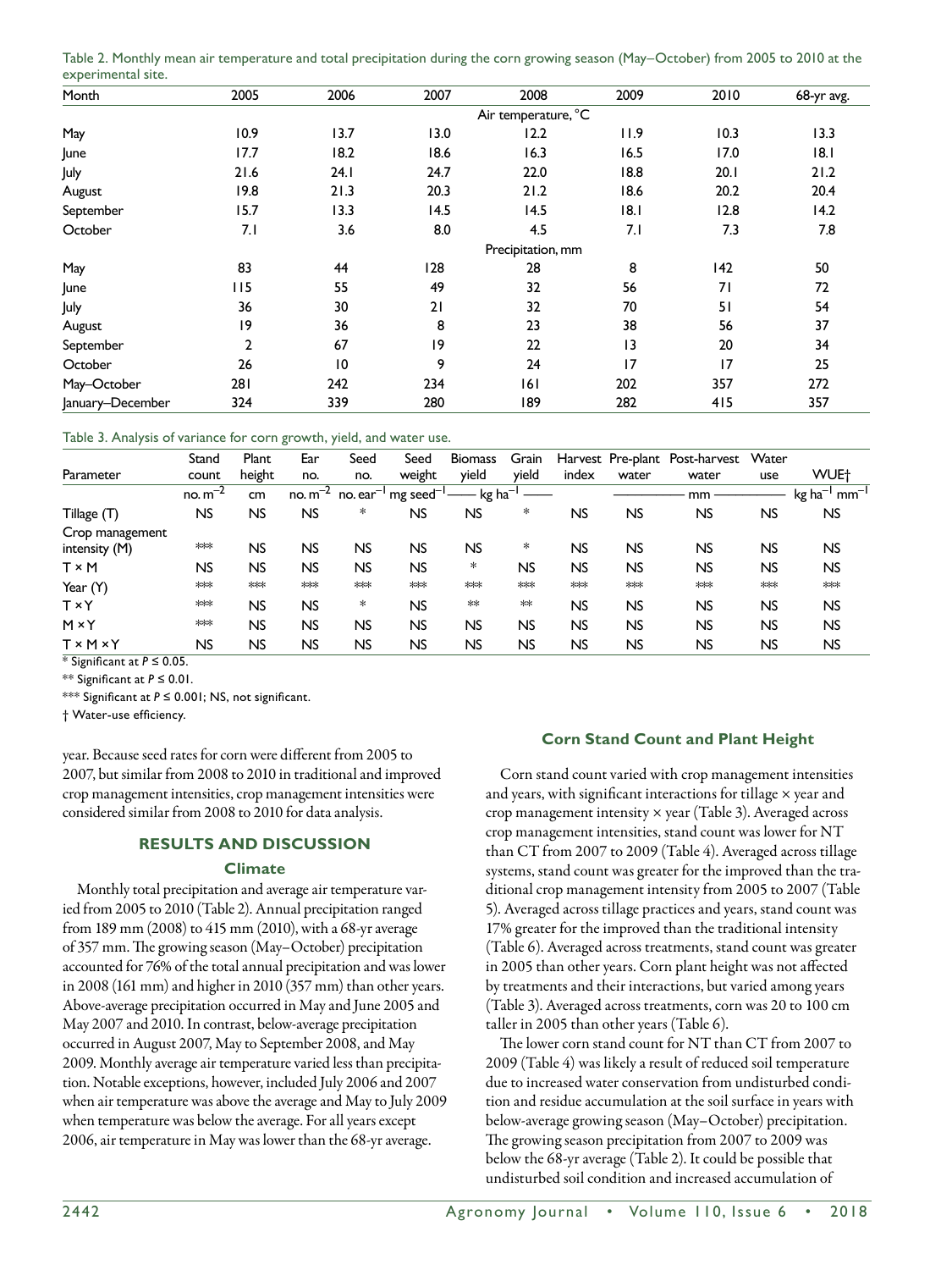Table 4. Interaction between tillage and year on corn growth and yield.

| Tillage system <sup>+</sup>        | 2005   | 2006  | 2007               | 2008             | 2009             | 2010  |
|------------------------------------|--------|-------|--------------------|------------------|------------------|-------|
| Stand count, no. $m^{-2}$          |        |       |                    |                  |                  |       |
| CT                                 | 5.3    | 3.7   | 4.2at              | 4.0a             | 2.4a             | 4.4   |
| <b>NT</b>                          | 5.4    | 3.7   | 3.9 <sub>b</sub>   | 3.2 <sub>b</sub> | 2.1 <sub>b</sub> | 4.4   |
| Seed no., no. ear <sup>-1</sup>    |        |       |                    |                  |                  |       |
| СT                                 | 240b   | 369   | 129b               | 165b             | 296b             | 439   |
| <b>NT</b>                          | 309a   | 327   | 196a               | 274a             | 369a             | 461   |
| Biomass yield, kg ha <sup>-1</sup> |        |       |                    |                  |                  |       |
| CT                                 | 11.389 | 6.674 | 6.272              | 4.026            | 7.709b           | 9.984 |
| <b>NT</b>                          | 11.204 | 6.616 | 7,197              | 4,105            | l I.032a         | 9.843 |
| Grain yield, kg ha <sup>-1</sup>   |        |       |                    |                  |                  |       |
| CT                                 | 3.060b | 2.934 | 1.486 <sub>b</sub> | 736b             | 3.239b           | 4.586 |
| NT                                 | 4.016a | 2.867 | 2,309a             | l,285a           | 4.769a           | 4.303 |

† Tillage systems are CT, conventional tillage; and NT, no-tillage.

‡ Numbers followed by different letters within a column in a set are significantly different at  $P \le 0.05$  by the least square means test.

Table 5. Interaction between the crop management intensity and year on corn stand count.

| Crop                      |                                                                              |                          |       |      |      |      |  |  |  |
|---------------------------|------------------------------------------------------------------------------|--------------------------|-------|------|------|------|--|--|--|
| management                |                                                                              |                          |       |      |      |      |  |  |  |
| practice†                 | 2005                                                                         | 2006                     | 2007  | 2008 | 2009 | 2010 |  |  |  |
| Stand count, no. $m^{-2}$ |                                                                              |                          |       |      |      |      |  |  |  |
| Traditional               |                                                                              | $4.7 b\pm 3.2 b$ $3.5 b$ |       | 3.6  | 2.3  | 4.3  |  |  |  |
| Improved                  | 6.0a                                                                         | 4.2a                     | 4.6 a | 3.6  | つろ   | 4.3  |  |  |  |
|                           | d. Contr Toble 1. Los desetidos estes en el especies secuento se secuente en |                          |       |      |      |      |  |  |  |

† See Table 1 for detail description of crop management intensities. ‡ Numbers followed by different letters within a column in a set are significantly different at  $P \le 0.05$  by the least square means test.

crop residue at the surface increased soil water content, which reduced soil temperature, thereby reducing seed germination and stand count for NT compared with CT. Several researchers (West et al., 1996; DeFelice et al., 2006) also found lower corn stand count for NT than CT due to lower soil temperature.

Increased seeding rate and wheat stubble height may have increased stand count for the improved compared with the traditional intensity from 2005 to 2007. Seeding rate for corn was greater for the improved than the traditional intensity from 2005 to 2007, but the rate decreased from 2008 to 2010 and was similar between crop management intensities in these years (Table 1). Reduced weed growth through increased competition with corn due to high seeding rate may have increased stand count with the improved crop management intensity. This was also observed by Major et al. (1991) for dryland corn production in the northern Great Plains and Canadian Prairies; however, they suggested that lower stand count is required to efficiently utilize limited soil water availability in arid and semiarid regions. Although seed rate increased by 30% in the improved compared with traditional intensity, stand count was increased by only 17%, as all planted seeds did not germinate. Increased soil water storage through enhanced snow catchment and decreased light penetration as a result of increased wheat stubble height also may have increased stand count by reducing weed growth in the improved intensity. Increased crop stand count with greater stubble height as a result of enhanced soil water content has been reported by several researchers (Aase and Siddoway, 1980; Huggins and Pan, 1991). Above-average precipitation and favorable air temperature in May and June (Table 2) may have increased stand count in 2005 than other years.

In our study, crop management intensity had little impact on corn height. West et al. (1996) reported that plant height was lower for NT than CT in irrigated crop production, but Major et al. (1991) found that plant height was not different among tillage systems in dryland corn production. Kravchenko and Thelen (2007) observed that the presence of wheat residue increased soil water content and plant height compared with no residue in notill corn production. As with plant stand, greater plant height in 2005 than other years was probably due to above-average growing season precipitation and favorable air temperature.

## **Corn Ear Number, Seed Number, and Seed Weight**

Corn ear number varied with years (Table 3). Averaged across treatments, ear number was greater in 2009 than other years (Table 6). Increased precipitation in July may have increased the reproductive growth and therefore ear number in 2009 than other years.

| Table 6. Corn growth, yield, and water use as affected by tillage, crop management intensity, and year. |  |  |  |  |
|---------------------------------------------------------------------------------------------------------|--|--|--|--|
|                                                                                                         |  |  |  |  |

|                           | Stand            | Plant            |                  |                                                                          |                   | <b>Biomass</b>     | Grain           |                   |                  | Harvest Pre-plant Post-harvest | Water |                                      |
|---------------------------|------------------|------------------|------------------|--------------------------------------------------------------------------|-------------------|--------------------|-----------------|-------------------|------------------|--------------------------------|-------|--------------------------------------|
| Parameter                 | count            | height           | Ear no.          |                                                                          | Seed no. Seed wt. | yield              | yield           | index             | water            | water                          | use   | WUE <sup>+</sup>                     |
|                           | $no. m^{-2}$     | cm               | $no. m^{-2}$     | no. ear <sup>– I</sup> mg seed <sup>– I</sup> —— kg ha <sup>– I</sup> —— |                   |                    |                 |                   |                  | mm                             |       | kg ha <sup>-1</sup> mm <sup>-1</sup> |
| Tillage system‡           |                  |                  |                  |                                                                          |                   |                    |                 |                   |                  |                                |       |                                      |
| СT                        | 4.0              | 180              | 4.8              | 273 b                                                                    | 197               | 7,676              | 2,673 b         | 0.34              | 129              | 75                             | 272   | 10.9                                 |
| NT                        | 3.8              | 180              | 4.9              | 322a                                                                     | 197               | 8,333              | 3,258a          | 0.40              | 138              | 83                             | 273   | 13.1                                 |
| Crop management intensity |                  |                  |                  |                                                                          |                   |                    |                 |                   |                  |                                |       |                                      |
| Traditional               | 3.5 <sub>b</sub> | 181              | 4.8              | 312                                                                      | 201               | 7,930              | 3,138a          | 0.40              | 133              | 76                             | 275   | 12.4                                 |
| Improved                  | 4.2a             | 179              | 4.9              | 283                                                                      | 193               | 8,078              | 2,794 b         | 0.34              | 135              | 81                             | 270   | 11.6                                 |
| Year                      |                  |                  |                  |                                                                          |                   |                    |                 |                   |                  |                                |       |                                      |
| 2005                      | 5.3a             | 213a             | 5.4 <sub>b</sub> | 275 c                                                                    | 240 a             | $11,296$ a 3,538 b |                 | 0.31 <sub>b</sub> | 177 <sub>b</sub> | 129 <sub>b</sub>               | 305 b | 11.6 <sub>b</sub>                    |
| 2006                      | 3.7d             | 189b             | 3.5d             | 348 b                                                                    | 209 b             |                    | 6,645 c 2,901 c | 0.44a             | 54 e             | 152 a                          | 125d  | 23.6a                                |
| 2007                      | 4.0 c            | 185 b            | 4.5c             | 163 e                                                                    | 219 <sub>b</sub>  |                    | 6,745 c 1,897 d | 0.28 <sub>b</sub> | 239a             | 41d                            | 363a  | 4.9c                                 |
| 2008                      | 3.6 <sub>d</sub> | 113c             | 2.7e             | 219d                                                                     | 169 d             |                    | 6,735 c 1,010 e | 0.29 <sub>b</sub> | 130c             | 48 d                           | 209 c | 4.9c                                 |
| 2009                      | 2.3e             | 189b             | 7.4a             | 333 <sub>b</sub>                                                         | 165d              | 9.370 b            | 4.004 a         | 0.44a             | 96 d             | 31d                            | 286 b | 14.0 <sub>b</sub>                    |
| 2010                      | 4.4 <sub>b</sub> | 193 <sub>b</sub> | 5.6 <sub>b</sub> | 450 a                                                                    | 180c              | 9,914 b $4,444$ a  |                 | 0.46a             | 106 d            | 74 c                           | 347 a | 12.9 <sub>b</sub>                    |

† Water-use efficiency.

‡ Tillage systems are: CT, conventional tillage; NT, no-tillage.

§ Numbers followed by different letters within a column in a set are significantly different at *P* ≤ 0.05 by the least square means test. ¶ See Table 1 for detail description of crop management intensities.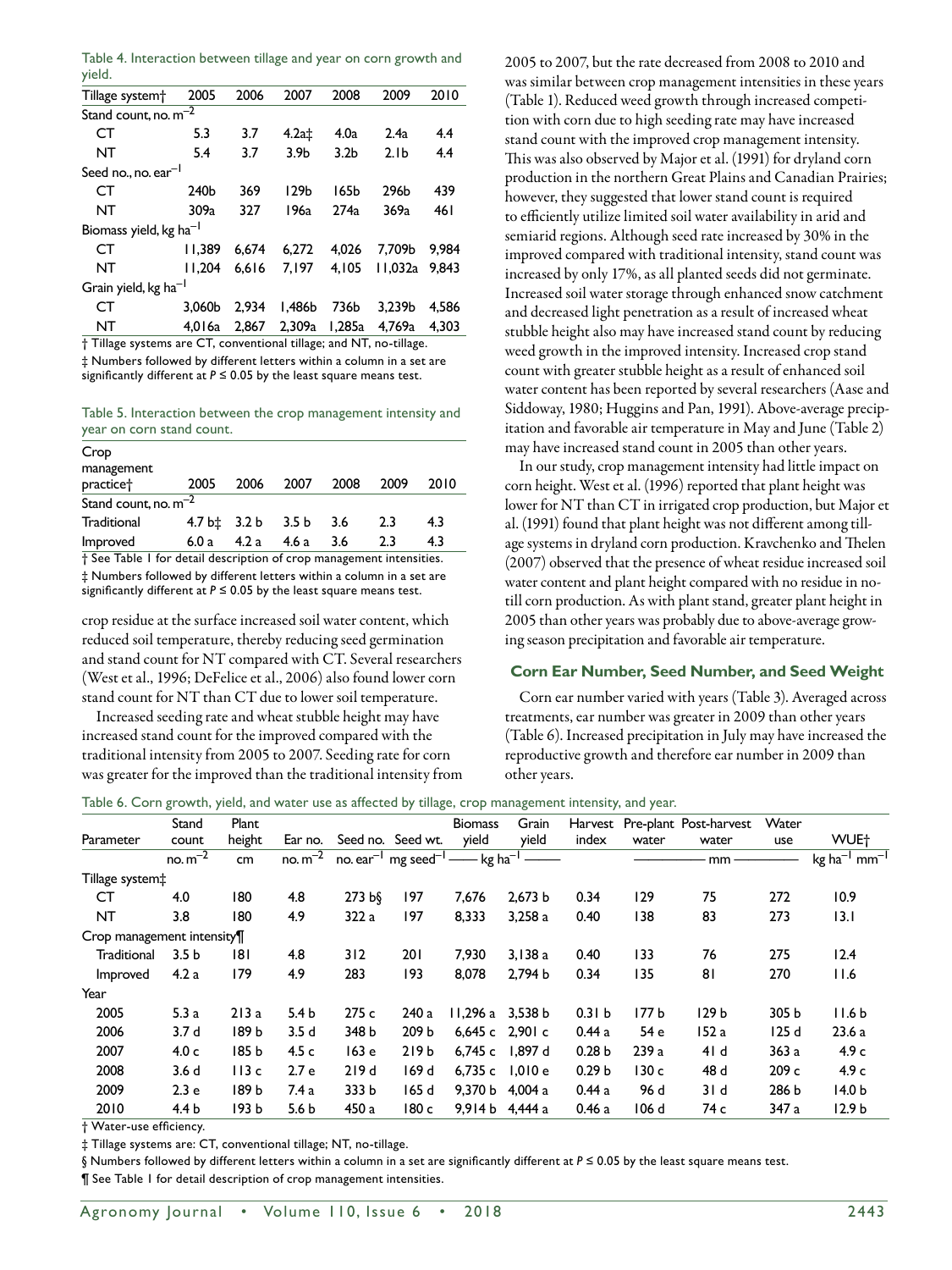#### Table 7. Interaction between tillage and the crop management intensity on corn biomass yield.

| Tillage             | Crop management intensity <sup>+</sup> |          |  |  |  |  |  |  |
|---------------------|----------------------------------------|----------|--|--|--|--|--|--|
| system <sup>+</sup> | Traditional                            | Improved |  |  |  |  |  |  |
|                     | $kg$ ha <sup>-1</sup>                  |          |  |  |  |  |  |  |
|                     |                                        |          |  |  |  |  |  |  |
| CТ                  | 7215 b§B¶                              | 8136 A   |  |  |  |  |  |  |
| <b>NT</b>           | 8645 aA                                | 8020 B   |  |  |  |  |  |  |
| $\sim$ $\sim$       | .                                      |          |  |  |  |  |  |  |

† Tillage systems are: CT, conventional tillage; NT, no-tillage. ‡ See Table 1 for detail description of crop management intensities. § Numbers followed by different lowercase letters within a column are significantly different at  $P \le 0.05$  by the least square means test. ¶ Numbers followed by different uppercase letters within a row are significantly different at  $P \le 0.05$  by the least square means test.

Seed number  $ear^{-1}$  varied with tillage systems and years, with a significant interaction for tillage  $\times$  year (Table 3). Averaged across crop management intensities, seed number was greater for NT than CT in 2005, 2007, 2008, and 2009 (Table 4). Averaged across crop management intensities and years, seed number was 15% greater for NT than CT (Table 6). Averaged across treatments, seed number was greater in 2010 than other years. Similar to plant height, seed weight was not affected by treatments and their interactions, but varied with years (Table 3). Averaged across treatments, seed weight was 23 to 64% greater in 2005 than other years (Table 6), despite of lower precipitation during grain fill in September (Table 2).

In contrast to plant stand, greater seed number  $ear^{-1}$  for NT than CT in 4 out of 6 yr could be a result of enhanced soil water availability due to lower evaporation from increased residue accumulation at the soil surface. This was especially true during dry years from 2007 to 2009 when the growing season precipitation was below the 68-yr average (Table 2). Although not significant, preplant and postharvest soil water content as well as corn water use and WUE were greater for NT than CT (Table 6). It is likely that increased soil water content in NT enhanced corn water uptake and increased seed number. This also holds true for greater seed number in 2010 when the growing season precipitation was greater than other years and the 68-yr average (Table 2). Seed weight, however, followed the reverse trend of seed number, as seed weight was greater in the year with near-average precipitation, such as that found in 2005. Seed weight probably decreases as the seed number in the ear increases. Precipitation during the grain-filling stage (July–August) is critical for dryland corn seed weight and yield (Nielsen et al., 2009, 2010).

# **Corn Biomass, Grain Yield, and Harvest Index**

Corn biomass varied with years, with significant interactions for tillage  $\times$  crop management intensity and tillage  $\times$  year (Table 3). Averaged across crop management intensities, biomass was greater for NT than CT in 2009 (Table 4). Averaged across years, biomass was greater for NT than CT in the traditional crop management intensity (Table 7). Biomass was also greater for the improved than the traditional intensity with CT, but the trend reversed with NT. Averaged across treatments, biomass was greater in 2005 than other years (Table 6).

Increased soil water conservation also appeared to favor corn biomass for NT in 2009 when the growing season air temperature and precipitation were below the average (Table 2). It could be possible that lower air temperature enhanced corn vegetative growth, especially for NT. Similarly, increased soil water

storage may have enhanced biomass for NT compared with CT with the traditional crop management intensity. Increased soil water content as a result of enhanced snow accumulation due to greater wheat stubble height also probably increased biomass with the improved than the traditional management intensity in CT. The opposite was true in NT when reduced seeding rate and wheat stubble height enhanced biomass with the traditional management intensity. Increased dryland corn biomass for NT compared with CT has been reported by some researchers (DeFelice et al., 2006; Norwood and Currie, 1997; Assefa et al., 2012). Increased dryland corn biomass due to reduced seeding rate in NT corn production was reported by Allen (2012). Greater biomass in 2005 than other years appeared to be associated with increased plant stand and height in this year (Table 6).

Corn grain yield varied with tillage systems, crop management intensities, and years, with a significant interaction for tillage × year (Table 3). Averaged across crop management intensities, grain yield was greater for NT than CT in 2005, 2007, 2008, and 2009 (Table 4). Averaged across crop management intensities and years, grain yield was 18% greater for NT than CT (Table 6). Averaged across tillage systems and years, grain yield was 11% greater for the traditional than the improved intensity. Averaged across treatments, grain yield was greater in 2009 and 2010 than other years. Harvest index was not significant for treatments and their interactions, but varied with years (Table 3). Averaged across treatments, harvest index was greater in 2006, 2009, and 2010 than other years.

The greater corn grain yield for NT than CT in 4 out of 6 yr was probably due to increased seed number  $ear^{-1}$ , as the trends were similar. Some researchers (Norwood, 2000; DeFelice et al., 2006; Norwood and Currie, 1997) have reported that NT increased dryland corn grain yield compared with CT in arid and semiarid regions due to increased soil water storage. Others (Newell and Wilhelm, 1987; Lamm et al., 2009) have found that NT increased dryland corn root growth and therefore grain yield compared with CT. Corn grain yield is related to number of ears plant<sup>-1</sup>, kernel number ear<sup>-1</sup>, and kernel weight (Assefa et al., 2016). Although there exists a good relationship between plant stand and grain yield for irrigated corn production (Assefa et al., 2016), this may not hold true for dryland corn production, as our results show that the trends for corn plant stand and grain yield with respect to CT and NT reversed, especially in dry years from 2007 to 2009 when the growing season precipitation was below the 68-yr average.

The lower seeding rate from 2005 to 2007 (Table 1) and wheat stubble height likely increased corn grain yield with the traditional compared with the improved crop management intensity. Corn does not yield well by increasing seeding rate in dryland cropping systems where available soil water is low and competition for water uptake is high (Assefa et al., 2016). As planting density increases, resource allocation (e.g., soil water and nutrients) decreases, and plant-to-plant competition for available resources increases, thereby limiting per plant yield potential, especially in dryland cropping systems (Assefa et al., 2016). Increased planting density in dryland corn production can result in delayed maturity due to water stress and increased shading and wind protection (Major et al., 1991). Allen (2012) found that dryland corn grain yield and precipitation storage efficiency increased by reducing seeding rate in the semiarid region of the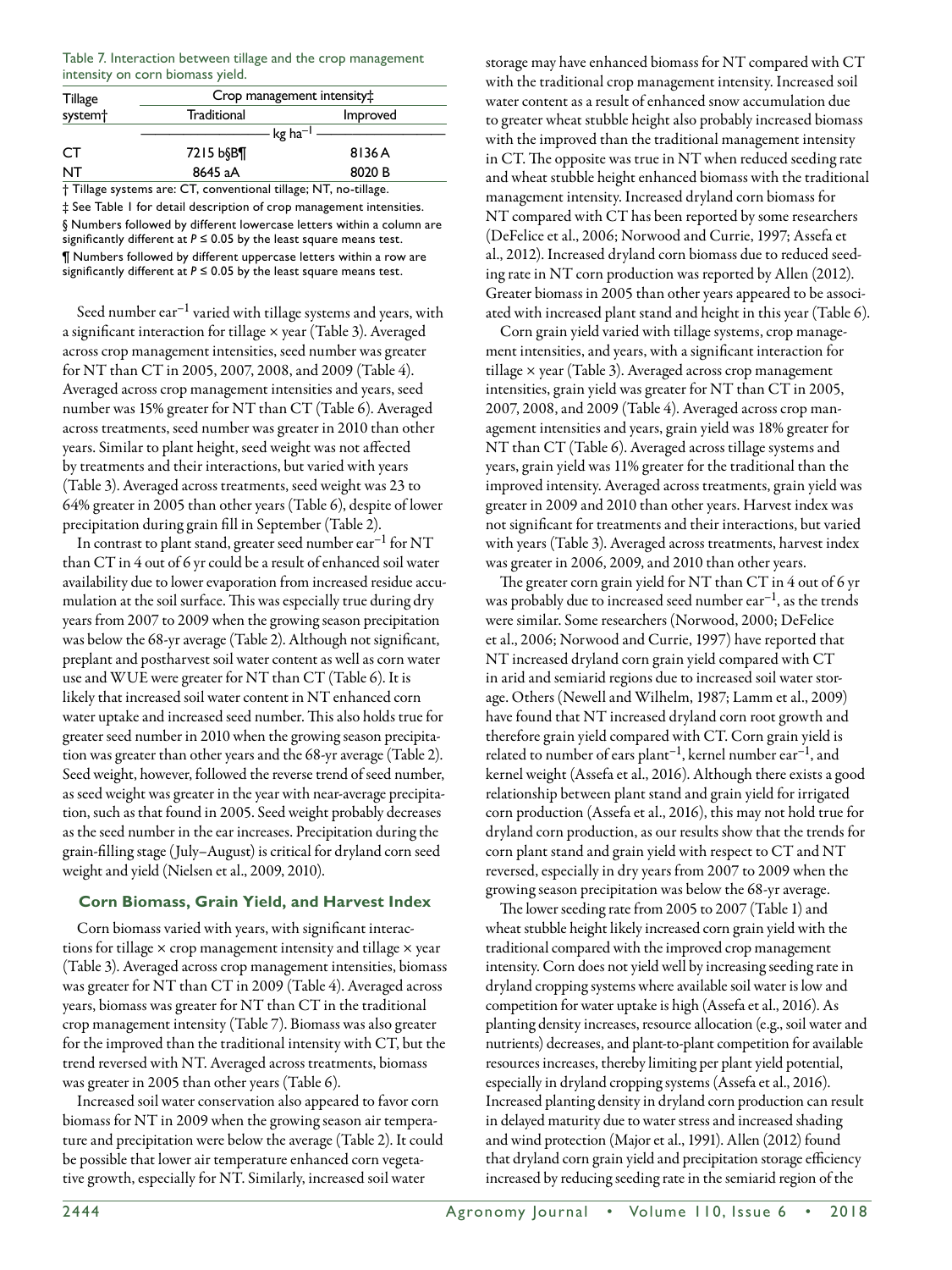northern Great Plains. Although reduced wheat stubble height also increased biomass with the traditional intensity in NT, the trend was opposite in CT. Corn grain yield and biomass probably behave differently with tillage and crop management intensities.

Favorable growing season air temperature and precipitation appeared to increase corn grain yield in 2009 and 2010 compared with other years. Although air temperature was lower in 2009, precipitation was greater in 2010 than other years (Table 2). Reduced heat stress and enhanced soil water availability due to above-average precipitation may have increased grain yield in these years. Dryland corn grain yield responds linearly to available soil water from precipitation and irrigation (Nielsen et al., 2010; Schlegel et al., 2018). Increased grain yield compared with biomass increased harvest index in 2006, 2009, and 2010 when air temperature and precipitation were favorable for corn growth compared with other years.

### **Soil Water Content at Planting and Harvest, Water Use, and Water-Use Efficiency**

Soil preplant and postharvest water content as well as corn water use and WUE were not affected by treatments and their interactions, but varied with years (Table 3). Averaged across treatments, preplant water content was 62 to 185 mm greater in 2007 than other years (Table 6). Postharvest water content was 23 to 121 mm greater in 2006 than other years. Corn water use was 42 to 238 mm greater in 2007 and 2010 than other years. Corn WUE was 41 to 79% greater in 2006 than other years.

Greater postharvest soil water content in 2006, followed by increased precipitation from November to April (46 mm) and lower evapotranspiration during this period may have enhanced preplant soil water content in 2007. Lower water use by corn in 2006 than other years may have increased postharvest soil water content. In contrast, greater water use in 2007 and 2010 was probably due to increased water uptake as a result of enhanced soil water availability, as the growing season precipitation was near or above the average in these years (Table 2). Greater WUE in 2006 than other years was a result of average grain yield but lower water use by corn in this year.

## **Implication of Management Strategies**

Our results suggest that NT with a combination of reduced seeding rate and wheat stubble height in the traditional management intensity may be used to enhance dryland corn growth and yield without affecting soil water and corn water use in the arid and semiarid regions. Although increased stubble height may trap more snow and increase soil water content, a separate study may be needed to evaluate the effect of wheat stubble height on corn growth and yield. The NT system can also enhance soil and environmental quality by improving soil structure, maintaining organic matter, increasing water storage and infiltration, reducing soil erosion, and mitigating greenhouse gas emissions compared with CT (Ruisi et al., 2012; Sainju et al., 2013, 2014). Energy is also saved by using the NT system, as soil is not cultivated using the tillage equipment in this system (Sainju et al., 2013, 2014). Additional application of herbicide, however, is often needed to control weeds in NT (Lenssen et al., 2014a, 2014b). Increased corn yield, reduced cost of seeding due to lower seeding rate and energy use, and improved soil and environmental quality may outweigh the increased cost of

herbicide application in NT with the traditional management intensity.

## **CONCLUSIONS**

Tillage system and crop management intensity influenced dryland corn production in the spring wheat–forage barley– corn–pea rotation on the semiarid region of the northern Great Plains. Corn stand count was greater for CT than NT and for the improved than the traditional crop management intensity from 2005 to 2007 when the seeding rate increased. In contrast, seed number  $ear^{-1}$  and grain yield were greater for NT than CT in most years and grain yield was greater for the traditional than the improved intensity. Biomass was greater for NT than CT and ear number greater in the traditional than improved intensity in 2009 when the growing season air temperature was below the average. Biomass was also greater for NT than CT in the traditional intensity. Preplant and postharvest soil water storage, water use, and WUE varied among years, but were not influenced by treatments. No-tillage with reduced seeding rate and wheat stubble height can enhance dryland corn yield in the spring wheat–forage barley–corn–pea rotation by increasing seed number  $ear^{-1}$  without affecting soil water content and water use compared with conventional tillage with increased seeding rate and wheat stubble height in arid and semiarid regions.

#### **ACKNOWLEDGMENT**

The authors gratefully acknowledge expert assistance from Bill Iversen, Joy Barsotti, René France, Mark Gaffri, and Michael Johnson over the course of this study.

#### **REFERENCES**

- Aase, J.K., and F.H. Siddoway. 1980. Stubble height effects on seasonal microclimate, water balance, and plant development of no-till winter wheat. Agric. For. Meteorol. 21:1–20. doi:10.1016/0002-1571(80)90065-5
- Abendroth, L.J., R.W. Elmore, M.J. Boyer, and S.K. Marlay. 2011. Corn growth and development. PMR 1009. Iowa State Univ., Ames, IA.
- Allen, B.L. 2012. Dryland corn yield affected by row configuration and seeding rate in the northern Great Plains. J. Soil Water Conserv. 67:32–41. doi:10.2489/jswc.67.1.32
- Anderson, R.L. 2005. A multi-tactic approach to manage weed population dynamics in crop rotations. Agron. J. 97:1579–1583. doi:10.2134/ agronj2005.0194
- Assefa, Y., P.V.V. Prasad, P. Carter, M. Hinds, G. Bhalla, R. Schon, M. Jeschke, S. Pazkeiwicz, and I.A. Caimpatti. 2016. Yield responses to planting density for US modern corn hybrids: A synthesis-analysis. Crop Sci. 56:2802–2817. doi:10.2135/cropsci2016.04.0215
- Assefa, Y., K.L. Roozeboom, S.A. Staggenborg, and J. Du. 2012. Dryland and irrigated corn yields with climate, management, and hybrid changes from 1939 through 2009. Agron. J. 104:473–482. doi:10.2134/agronj2011.0242
- Bartel, C.A., C. Banik, A.W. Lenssen, K.J. Moore, D.A. Laird, S.V. Archontoulis, and K.R. Lamkey. 2017. Establishment of perennial groundcovers for maize-based bioenergy production systems. Agron. J. 109:822–835. doi:10.2134/agronj2016.11.0656
- Chanasyk, D.S., and N.A. Naeth. 1996. Field measurement of soil moisture using neutron probes. Can. J. Plant Sci. 76:317–323.
- Coulter, J.A., E.D. Nafzieger, L.J. Abendrith, P.R. Thimison, R.W. Elmore, and M.E. Zanstorff. 2011. Agronomic responses of corn to stand reduction at vegetative growth stages. Agron. J. 103:577–583. doi:10.2134/agronj2010.0405